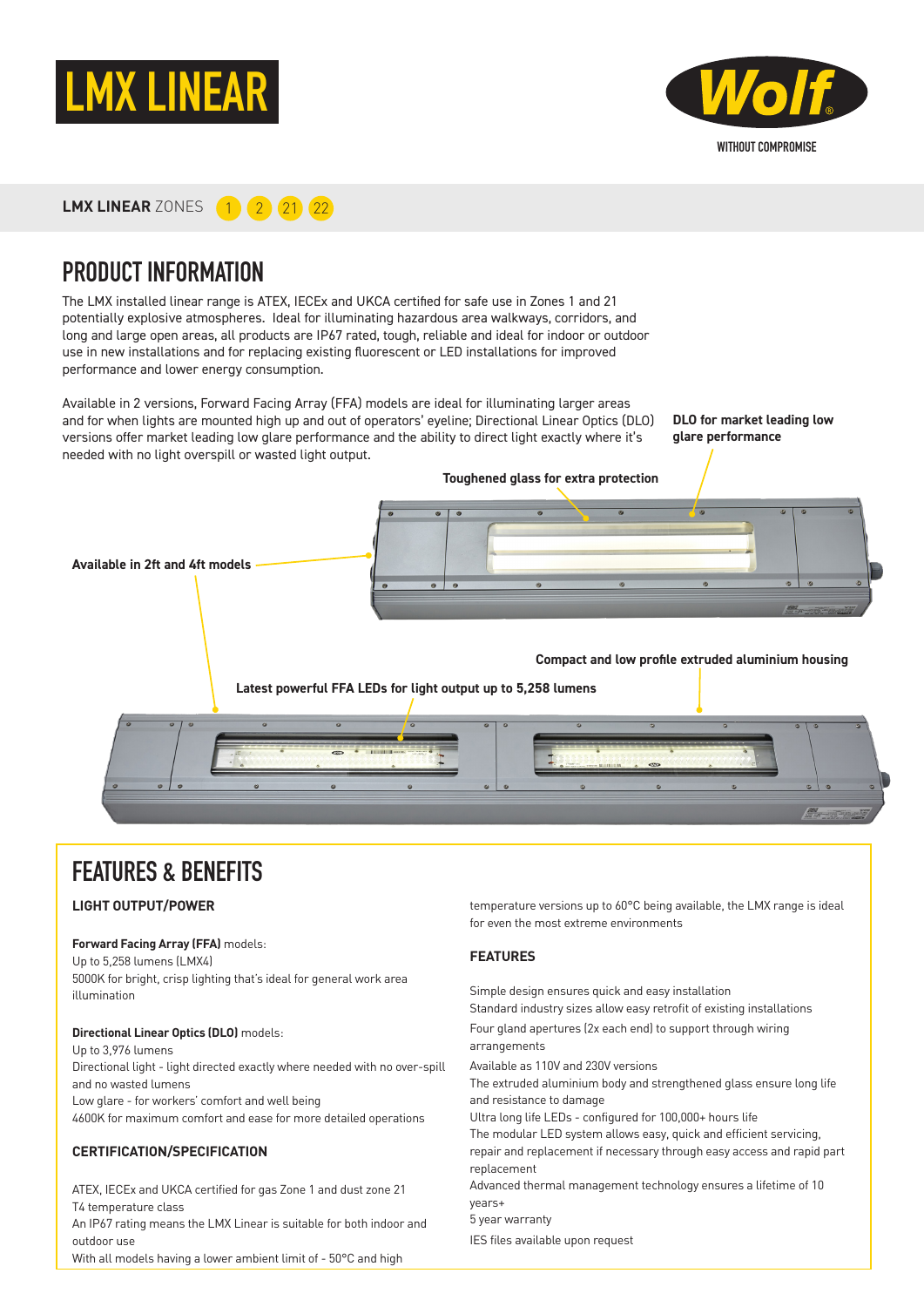

# LIGHT OUTPUT DIAGRAM